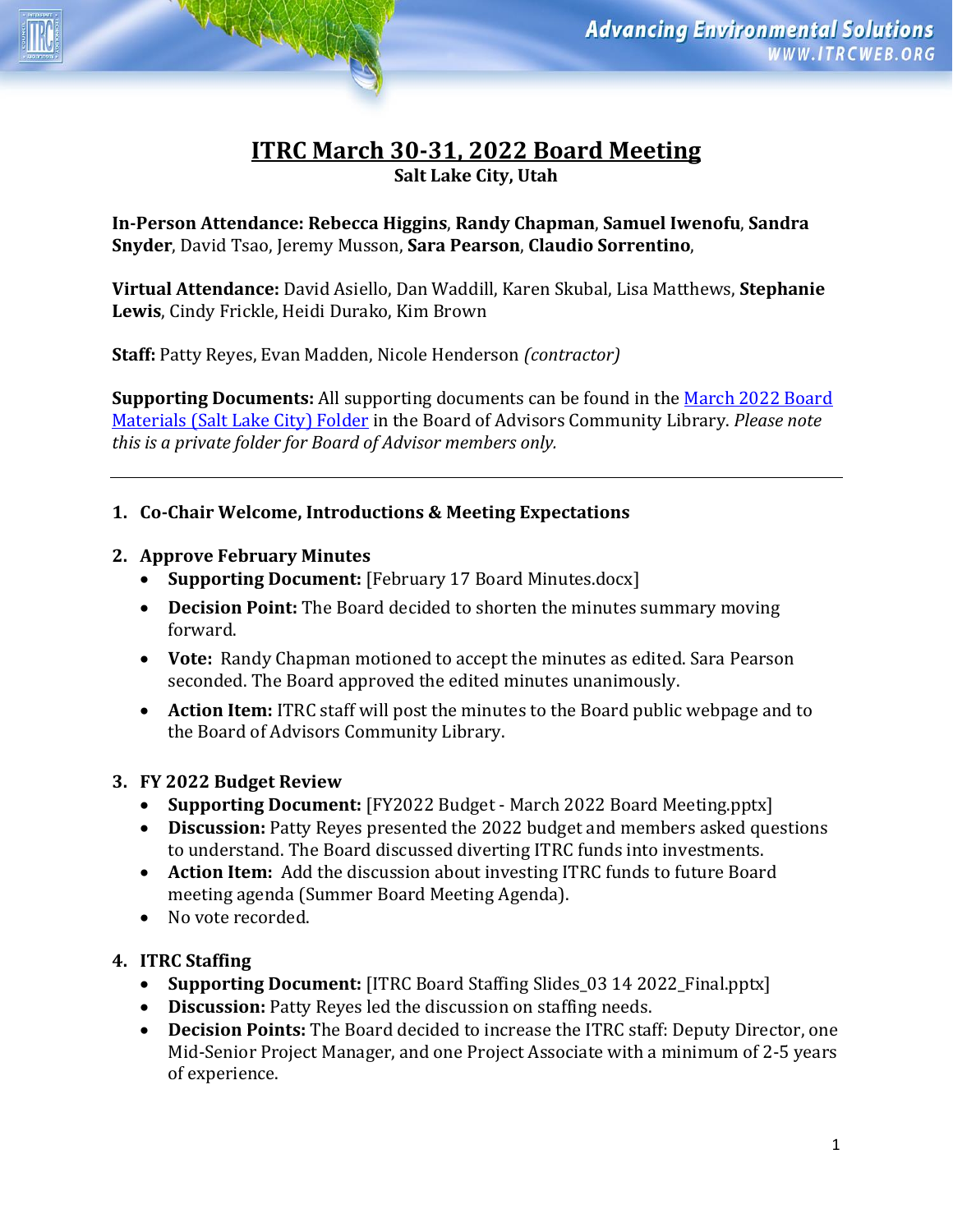- **Vote:** Motion to hire additional ITRC staffers (Deputy Director, Mid-Level Project Manager, and a Project Associate (2-5 years' experience). Claudio motioned; Samuel seconded. The Board voted unanimously.
- **Action Item:** The ITRC Board will continue evaluating and planning the expansion of internal ITRC Program Advisor support. Claudio motioned; Sandra seconded. The Board unanimously approved the action.

## **5. Strategic Plan Metrics Review**

- **Supporting Document:** [ITRC Board Strat Plan Slides 03 14 2022 Final.pptx]
- **Discussion:** Rebecca Higgins led the discussion on the ITRC Strategic Plan. The Board discussed the need for additional federal representatives on teams and the need to grow the stakeholder and tribal members for ITRC.
- **Decision Points:** The federal Board members should help identify and seek out additional involvement from within their agencies.
- **Action Item:** ITRC needs additional support from the Board to meet the Strategic Plan metrics.

# **6. Team Leader Liaison Update**

- **Supporting Document:** [ITRC 2022 Team Update 03 15 2022 Final.pptx]
- **Discussion:** Claudio Sorrentino led the discussion on ITRC technical teams. The Board discussed the lack of stakeholder members for teams and agreed that a stakeholder should be on all teams. Sara Pearson suggested that teams should be tasked with reaching out to stakeholder and tribal groups about particular concerns related to their respective subjects. The Board discussed the limited state involvement in the Sediment Cap Update team.
- **Action Item:** The Board wants to discuss who constitutes a stakeholder during another meeting.
- **Action Item:** Patty Reyes will discuss with ERIS the need for a qualified state team leader for Managed Aquifer Recharge.

# **7. Emerging Professionals Program Area**

- **Supporting Document:** [Young Professionals Network Slides.pptx]
- **Discussion:** Melissa Powers-Taylor (Michigan) and Evan Madden (ITRC) gave a presentation to the Board for the proposal to develop an interactive-collaborative network of early career professionals (0-5 years' experience) and pairing them with experienced ITRC members. The presentation was well received noting that this needs to be presented to the states and universities to reach these professionals
- **Action Item**: Melissa and Evan were asked to detail the program with the ideas shared by the Board and present the revised proposal in a future meeting for the Board to make a decision.
- **Action Item**: The Board noted that ITRC will revive the ITRC New Member Orientation that was held at past Annual Meetings.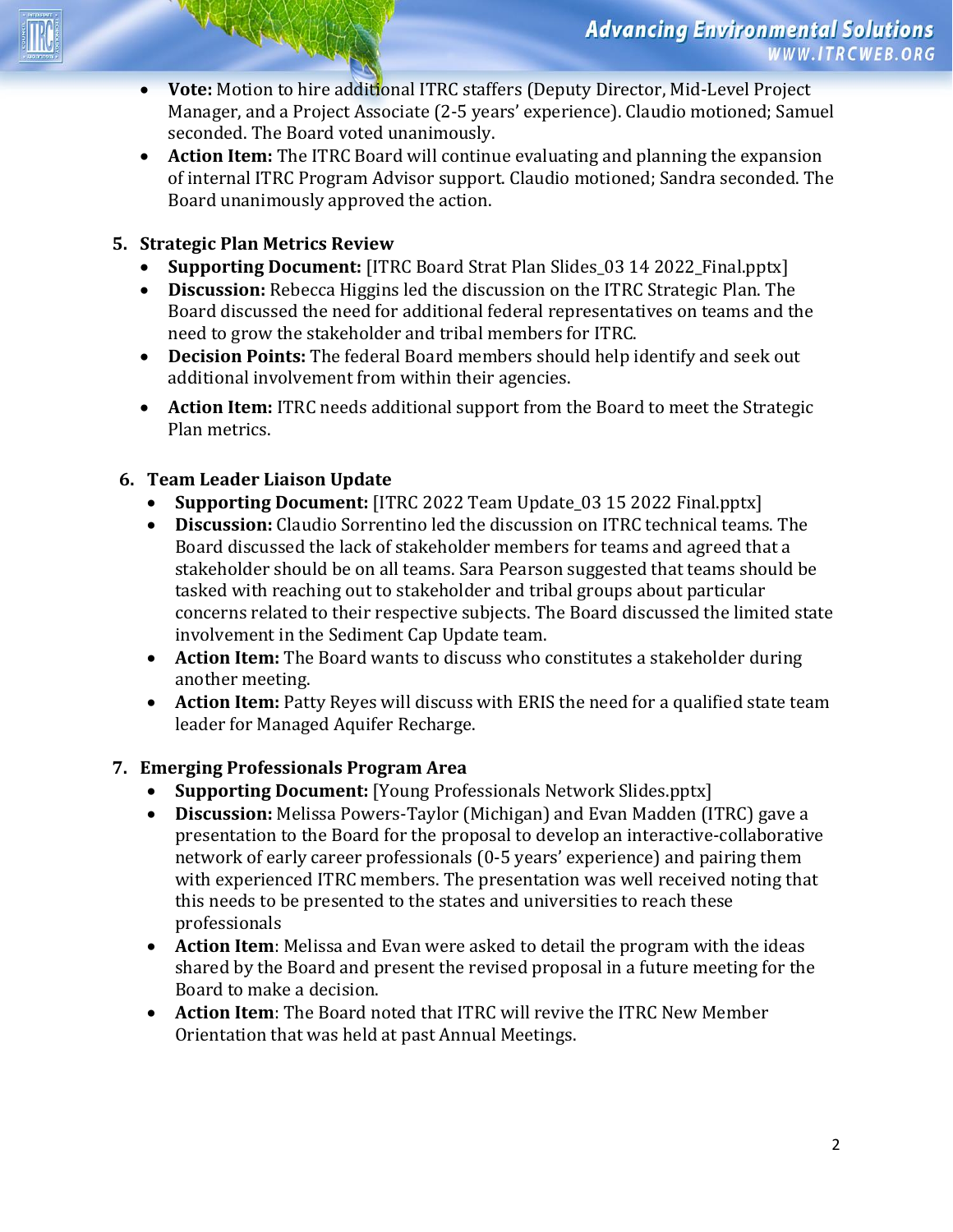#### **8. State Engagement Program Update**

- **Supporting Document:** [ITRC State Engagement Program Spring 2022.pptx]
- **Discussion:** Sandra Snyder presented an update on the State Engagement Program, including welcoming nine POCs since August 2021.
- **Decision Points:** The Board discussed inviting the ERIS chair and new ECOS director to the ITRC summer Board meeting in July. The Board agreed that QUEST can review and include ITRC documents with the "Out of Date Warning", but that any reference should link exclusively to the specific sections that are relevant.

### **9. Project Proposal Process**

- **Supporting Document:** [ITRC Board Proposals 2022 Slides 03 15 2022.pptx]
- **Discussion:** Randy Chapman presented a proposed change to the ITRC proposal process. There are no pre-proposals this year and a greater emphasis will be placed on identifying team leaders in the proposal process. Anyone who submits a proposal will be asked to present the project proposal to the Board.
- **Decision Points:** The Board decided that Board members are able and encouraged to submit project proposals.

### **10.Training Update**

- **Supporting Document:** [Training Program Strategy 03 14 2022 DRAFT.docx, ITRC Training Development\_Slides 03 14 2022 Final.pptx, ITRC Training Program\_Review\_03 18 2022\_FINAL.pptx]
- **Discussion:** Sara Pearson provided the ITRC Training Program update. The Soil Background and Risk Assessment video was previewed and received positive feedback on the investment. Rebecca suggested that ITRC videos should be viewed during any in-person meetings. Sara Pearson introduced the Training Strategy and Decision Tree document to help provide guidance and a process to all technical teams as they work to develop training products.
- **Decision Points:** Rebecca stated that training development should be completed by either staff or contractor support with experience in communication. Sara stated that she would like additional personnel supporting the ITRC training program, rather than increase the training budget.
- **Action Item:** The Board members are asked to review the Draft Training Strategy Document and provide comments by April 15.

### **11.IAP Update**

- **Supporting Document:** [IAP Update Slides 220331.pptx]
- **Discussion:** David Tsao provided an update for the 2022 IAP. IAP funds have been steadily increasing over the last few years.

### **12.Code of Conduct**

- **Supporting Document:** [ITRC Code of Conduct Slides\_FINAL 03 23 2022.pptx]
- **Discussion:** Samuel Iwenofu presented ITRC's Code of Conduct and the proposed enforcement process for any breeches. Edits were made to the proposed language.
- **Decision Points:** The Board agreed to add language to the code relating to specific individuals; "*Not endorse, promote, nor disparage a company, individual…"* The